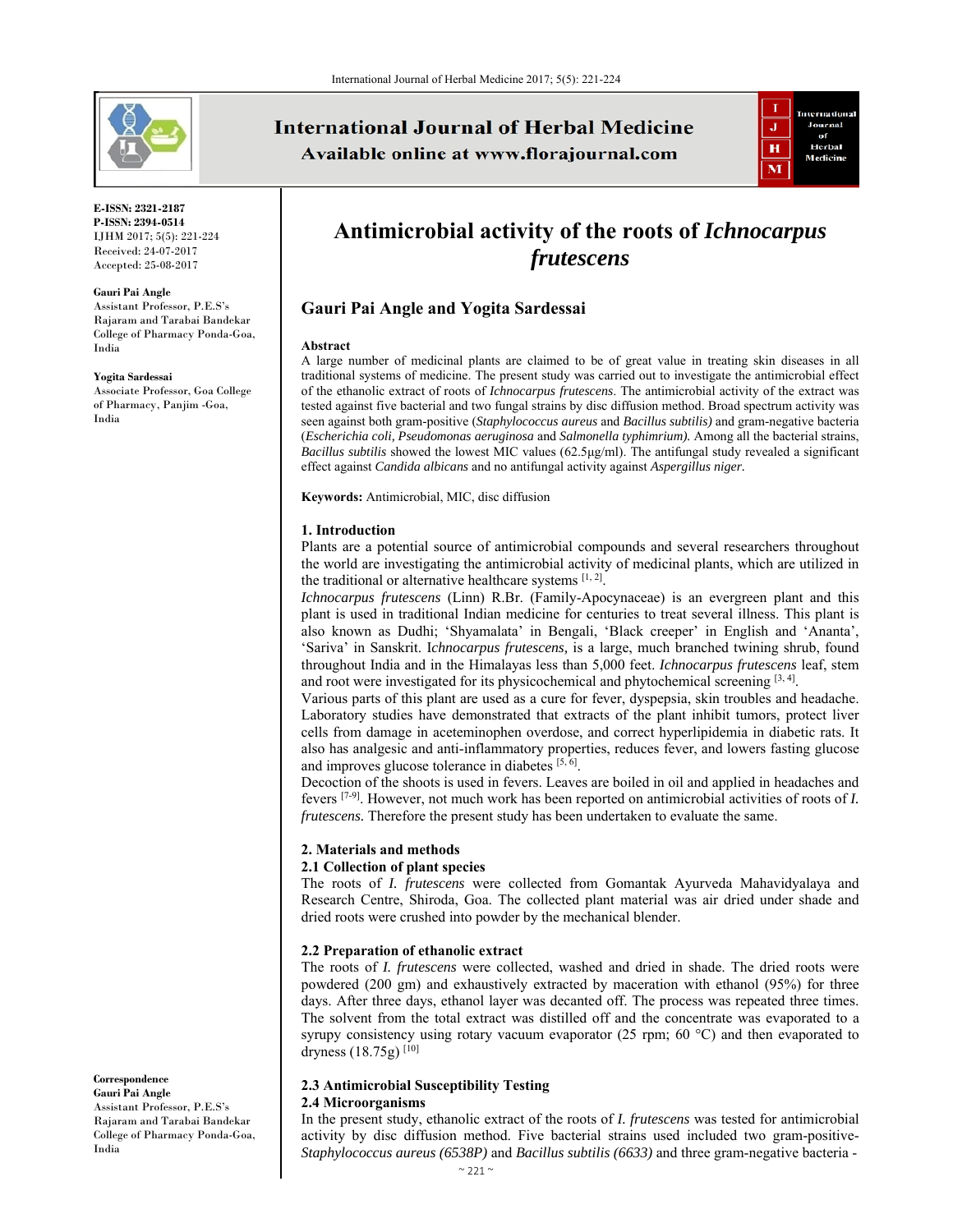*Escherichia coli (35218), Pseudomonas aeruginosa (19429)*  and *Salmonella typhimurium (23564)*. Two fungal strains, *Candida albicans (10231)* and *Aspergillus niger (10864)* were used. All the bacterial strains and fungal strains were maintained on Nutrient Agar and Saborauds Dextrose Agar respectively and were freshly sub cultured for 24-48 hrs at 37 <sup>o</sup>C and 25 <sup>o</sup>C respectively.

#### **2.5 Antimicrobial Agents**

Streptomycin S25 (Hi media) and tetracycline S25 (Hi media) disc were used for antibacterial studies and Fluconazole S25 (Hi media) disc was included in the study as standard reference for antifungal activity.

#### **2.6 Antimicrobial Activity**

The Mueller Hinton Agar plates and Saborauds Dextrose Agar were prepared as mentioned above. The 500 μg/ml and 1000μg/ml concentrations of extracts were loaded on sterile paper disc. The loaded disc was placed on the surface of medium using sterile forceps and the compound was allowed to diffuse for 5 minutes. After that, the plates were incubated at 37 $\mathrm{^0C}$  for 24 hr. For each bacterial and fungal strain, pure solvent (alcohol) is used as control. Streptomycin 25 mcg/disc, tetracycline 25 mcg/disc for antibacterial studies and fluconazole 25 mcg /disc for antifungal studies were used as positive control. The diameters of inhibition zones were measured to evaluate antibacterial activity. All experiments were carried out in triplicate and the mean of the readings were recorded [3, 11].

#### **2.7** *MIC determination*

Streptomycin and test extracts were prepared in Muller Hinton Broth at 31.25-1000 μg/mL (Two fold dilutions). 90μl of antibiotic / test extracts of different concentrations were mixed with 10μl inoculum in well plate in triplicate. Streptomycin in Muller Hinton Broth with inoculum was treated as positive control. Muller Hinton Broth with inoculum and without antibiotic or test extracts was treated as negative control. Treated bacterial cultures were incubated at 37 °C for a period of 24 hours. After incubation period, optical density was measured at 600nm. The lowest concentration of test extract or antibiotic giving 50% inhibition of OD as compared with control was taken as minimum inhibitory concentration [7].

#### **3. Results & Discussion**

The ethanolic extract of the rhizomes of *I. frutescens* was subjected to antimicrobial studies. The results indicated that the ethanolic extract showed broad spectrum antibacterial activity against both gram-positive- *Staphylococcus aureus*  and *Bacillus subtilis* and gram-negative bacteria - *Escherichia coli, Pseudomonas aeruginosa* and *Salmonella typhimrium* which is indicated by the zone of inhibition (Refer Tables I and II)*.*

The results also indicated that the ethanolic extract of rhizomes of *I. frutescen* showed antifungal activity against *Candida albicans* and no activity against *Aspergillus niger*. (Refer Tables I and III).

It was observed that as the concentration of the ethanolic extract of the rhizomes of *I. frutescens* increased, there was significant inhibition seen in the growth of the culture as was evident from the drastic decline in absorbance values. Decline in the absorbance indicated the decrease in the number of bacteria thus resulting in a less turbid solution.

The ethanolic extract of *I. frutescens* showed a significant decline in growth of *Bacillus subtilis* and MIC value was seen to be 62.5 µg/ml. A sharp decline in of growth with MIC value of ethanolic extract were found to 125 µg/ml against both Salmonella typhimurium, and Pseudomonas aeruginosa respectively. (Refer Tables I and IV).

In case of *Escherichia coli* and *Staphylococcus aureus* both the extract showed a gradual decline in the growth with MIC value of 250 µg/ml. (Refer Tables I and IV).

In the present study has shown that the root extract of *I. frutescens* has a potent antibacterial property against majority of organisms tested. Due to a rapid increase in the rate of infections and antibiotic resistance in microorganisms medicinal plants are gaining popularity over these drugs. Thus, it is important to characterize different types of medicinal plants for their antioxidant and antimicrobial potential.

The results of phytochemical analysis of different crude extracts of *I. frutescens* have been reported to contain alkaloids, tannins, phenols, flavonoids, glycosides and steroids in all tested extracts [11, 12].

Most of the flavonoids are known to exhibit antibacterial and antifungal activity. Flavonoids are said to reduce the infectivity and cellular replication of various bacteria and viruses <sup>[11]</sup>. This and probable synergistic activity with other organic compounds could be probable mechanism of action of antimicrobial activity of *Ichnocarpus frutescens*. However, further investigations are required to find out which active ingredient is responsible for this antimicrobial activity.

## **3.1 Tables**

| Microorganism            |                                      | Percent inhibition of growth at $(\% )$ |                             |  |
|--------------------------|--------------------------------------|-----------------------------------------|-----------------------------|--|
|                          | Anti-Microbial / Antifungal Activity | concentration of 500 $\mu$ g/ml         | concentration of 1000 µg/ml |  |
| Staphylococcus aureus    | $+ve$                                | 76.47                                   | 88.23                       |  |
| <b>Bacillus</b> subtilis | $+ve$                                | Total inhibition                        | Total inhibition            |  |
| Escherichia coli         | $+ve$                                | 67.24                                   | 84.48                       |  |
| Pseudomonas aeruginosa   | $+ve$                                | 91.30                                   | Total inhibition            |  |
| Salmonella typhimrium    | $+ve$                                | 90.56                                   | 92.45                       |  |
| Aspergillus niger        | -ve                                  | -                                       |                             |  |
| Candida albicans         | $+ve$                                |                                         |                             |  |

**Table 1:** Antibacterial/ Antifungal activity of ethanolic extract of the roots of *Ichnocarpus frutescens*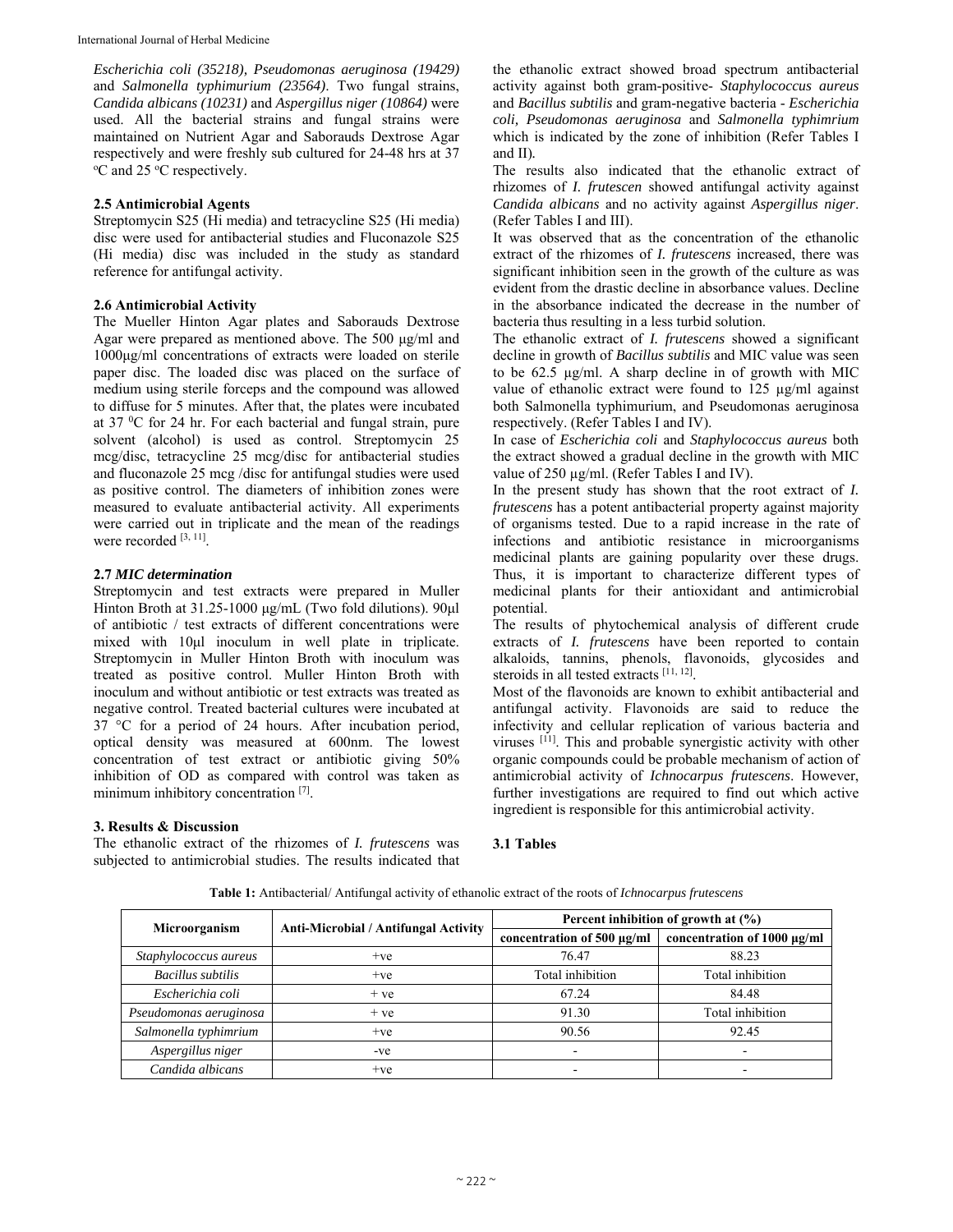**Table 2:** Antibacterial activity of ethanolic extract of the roots of *Ichnocarpus frutescens* by disc diffusion method

| Microorganism          | I.frutescens roots ethanolic extract |                 | Zone of inhibition in mm |                      |  |
|------------------------|--------------------------------------|-----------------|--------------------------|----------------------|--|
|                        | $500 \mu g/ml$                       | $1000 \mu g/ml$ | Streptomycin control     | Tetracycline control |  |
| Staphylococcus aureus  |                                      |                 |                          |                      |  |
| Bacillus subtilis      |                                      |                 |                          |                      |  |
| Escherichia coli       |                                      |                 |                          |                      |  |
| Pseudomonas aeruginosa |                                      |                 |                          |                      |  |
| Salmonella typhimrium  |                                      |                 |                          |                      |  |

**Table 3:** Antifungal activity of ethanolic extract of the roots of *Ichnocarpus frutescens* by disc diffusion method

|                   | Zone of inhibition in mm                    |                            |   |  |
|-------------------|---------------------------------------------|----------------------------|---|--|
| Microorganism     | <i>I.frutescens</i> roots ethanolic extract | <b>Fluconazole control</b> |   |  |
|                   | $500 \mu g/ml$                              | $1000 \text{ µg/ml}$       |   |  |
| Aspergillus niger | $\overline{\phantom{0}}$                    | -                          | - |  |
| Candida albicans  | 14                                          | 30                         |   |  |

**Table 4:** Percent inhibition in growth of cultures by ethanolic extract of the roots *Ichnocarpus frutescens* on bacterial cultures

|                             | <b>Percent Inhibition In Growth Of Cultures</b> |                             |                            |                           |                                  |
|-----------------------------|-------------------------------------------------|-----------------------------|----------------------------|---------------------------|----------------------------------|
| concentration<br>$\mu$ g/ml | <b>Staphylococcus</b><br>aureus                 | <b>Bacillus</b><br>subtilis | <b>Escherichia</b><br>coli | Pseudomonas<br>aeruginosa | <b>Salmonella</b><br>typhimurium |
| 31.25                       | 7.62                                            | 40                          | 4.82                       | 4.34                      | 11.89                            |
| 62.5                        | 11.32                                           | 77.14                       | 15.51                      | 21.73                     | 22.64                            |
| 125                         | 21.76                                           | 80                          | 31.03                      | 60.86                     | 69.81                            |
| 250                         | 64.70                                           | 85.71                       | 60.34                      | 82.60                     | 83.01                            |
| 500                         | 76.47                                           | TI                          | 67.24                      | 91.30                     | 90.56                            |
| 1000                        | 88.23                                           | TI                          | 84.48                      | TI                        | 92.45                            |

\*TI-Total inhibition



**Fig 1:** Antibacterial activity of ethanolic extract of the roots of *Ichnocarpus frutescens* 

#### **4. Conclusions**

The ethanolic extract of the roots of *I.frutescens* was subjected to the antibacterial studies. The results indicate significant activity against both gram-positive (*Staphylococcus aureus* and *Bacillus subtilis)* and gramnegative bacteria (*Escherichia coli, Pseudomonas aeruginosa*  and *Salmonella typhimrium).* The antifungal study revealed significant activity against *Candida albicans* and no inhibition against *Aspergillus niger.* 

It has been observed that as the concentration of the ethanolic extract of the roots of *I. frutescens* increases, there is significant inhibition seen in the growth of the cultures. The above activity has been reported for the first time from the ethanolic extract roots of this plant.

#### **References**

1. Srinivasan D, Nathan S, Suresh T, Perumalsamy O. Antimicrobial activity of certain Indian medicinal plants used in folkloric medicine. J Ethnopharmacol. 2001; 74:217-220.

- 2. Hamill FA, Apio S, Mubiru NK, Ziraba RB, Mosango M, Maganyi OW *et al*. Traditional herbal drugs of Southern Uganda, II: literature analysis and antimicrobial assays. J Ethnopharmacol. 2003; 84:57-78.
- 3. Singha Ak, Bhattacharjee B, Das N, Dinda B, Maiti D. Ichnocarpus Frutescens (Linn) – A Plant With Different Biological Activities. Asian J Pharm Clin Res. 2013; 6(1):74-77.
- 4. Mishra A, Pradhan DK, Mishra MR, Kumar S, Meher A. Phytochemical screening of Ichnocarpus Frutescens plant parts. Int J Pharmacogn Phytochem Res. 2009; 1(1):5-7.
- 5. Singh N, Mani T, Prakash D, Singh P. A Review on Medicinal Properties of Ichnocarpous frutescens. Indian J of Novel Drug Delivery. 2012; 4(1):24-27.
- 6. Dash DK, Nayak SS, Samanta S, Ghosh T, Jha T, Maiti BC *et al*. Antitumor activity and Antioxidant Role of Ichnocarpus frutescens Against Ehrlich Ascites Sarcinoma in Swiss Albino Mice. Natural Product Sciences. 2007; 13(1):54-60.
- 7. Srujana M, Lakshmidevi N. Phytochemical Screening